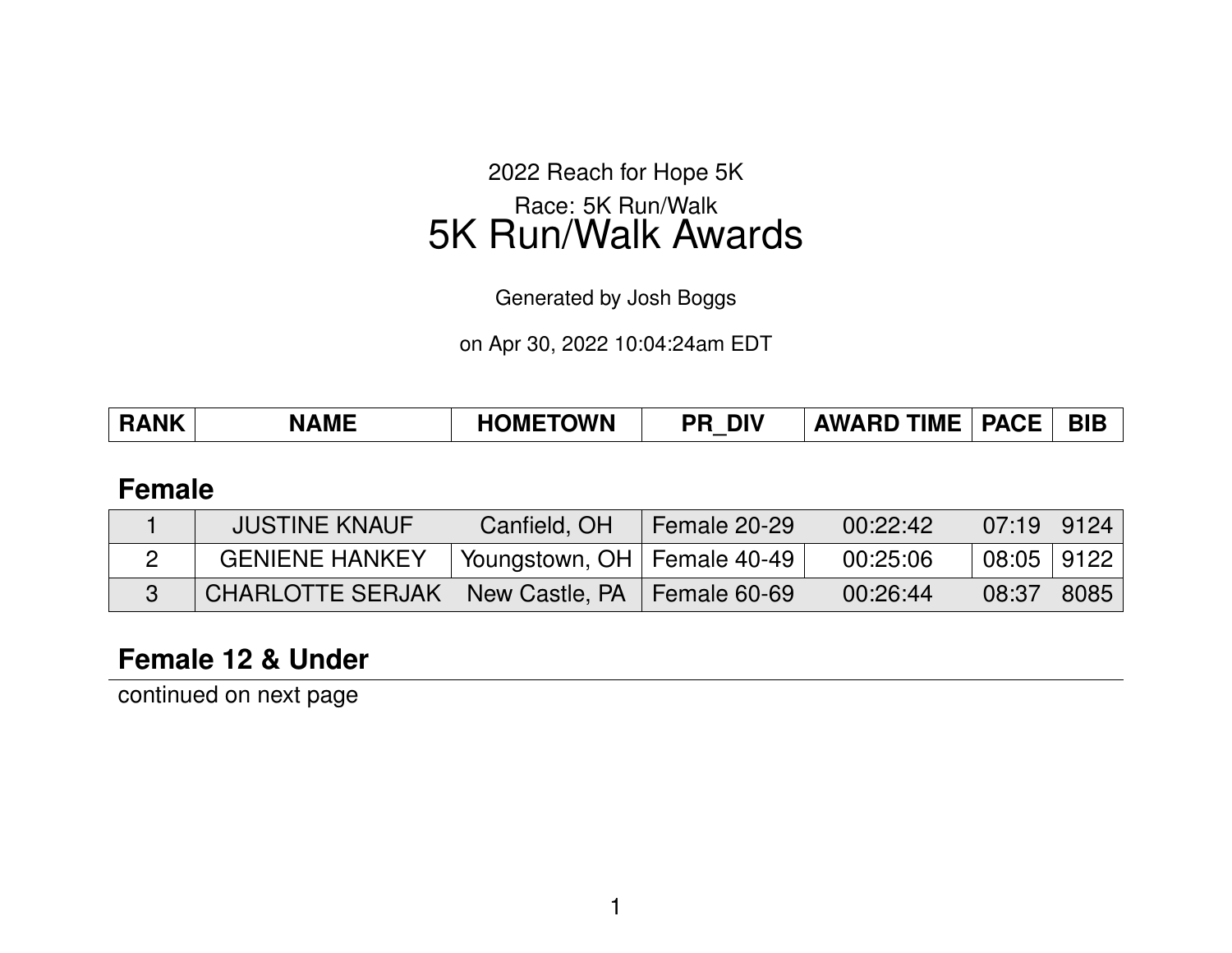### continued from previous page

| <b>RANK</b> | <b>NAME</b>         | <b>HOMETOWN</b> | <b>PR DIV</b>      | <b>AWARD TIME   PACE   BIB</b> |                  |  |
|-------------|---------------------|-----------------|--------------------|--------------------------------|------------------|--|
|             | <b>RILEY SLAGLE</b> | Greenford, OH   | ⊦Female 12 & Under | 00:33:07                       | $10:40$   9137 \ |  |

### **Female 13-19**

### **Female 20-29**

| $I$ II IOTINIE IZNIAI IE<br>$\bigcap_{n=1}^{\infty}$<br><del>JUJINE NIJAUT</del><br><del>Jannelu, Ort</del> | $\Gamma$ amala 00.00.<br><u>ו כווותוכ בט־בט</u> | 0.00000<br><del>UU.ZZ.4Z</del> | $\sqrt{7.4}$<br>$\overline{\mathbf{u}}$ | 9124 |
|-------------------------------------------------------------------------------------------------------------|-------------------------------------------------|--------------------------------|-----------------------------------------|------|
|-------------------------------------------------------------------------------------------------------------|-------------------------------------------------|--------------------------------|-----------------------------------------|------|

## **Female 30-39**

| <b>LAUREN CLARKE</b>             | Boardman, OH | Female 30-39 | 00:29:42 | 09:34        | 8083   |
|----------------------------------|--------------|--------------|----------|--------------|--------|
| ALLISON JOHNSON   Youngstown, OH |              | Female 30-39 | 00:31:10 | 10:02   9123 |        |
| <b>MEREDITH GORBY</b>            | Leetonia, OH | Female 30-39 | 00:32:16 | 10:23        | ∣ 9121 |

### **Female 40-49**

| <u>ULIVILIVE HAIVINET</u> | <b>TUUNGSIUWII, UTT</b> | <del>Fullaic 40-40</del> | $\bigcap \bigcap \bigcap \bigcap \bigcap \bigcap \bigcap$<br><del>uu.co.uu</del> | $\Delta Q$ , $\Delta E$<br><del>00.00</del> | <del>9122</del> |
|---------------------------|-------------------------|--------------------------|----------------------------------------------------------------------------------|---------------------------------------------|-----------------|
| <b>SARAH SLAGLE</b>       | Greenford, OH           | Female 40-49             | 00:33:25                                                                         | 10:46                                       | 9138            |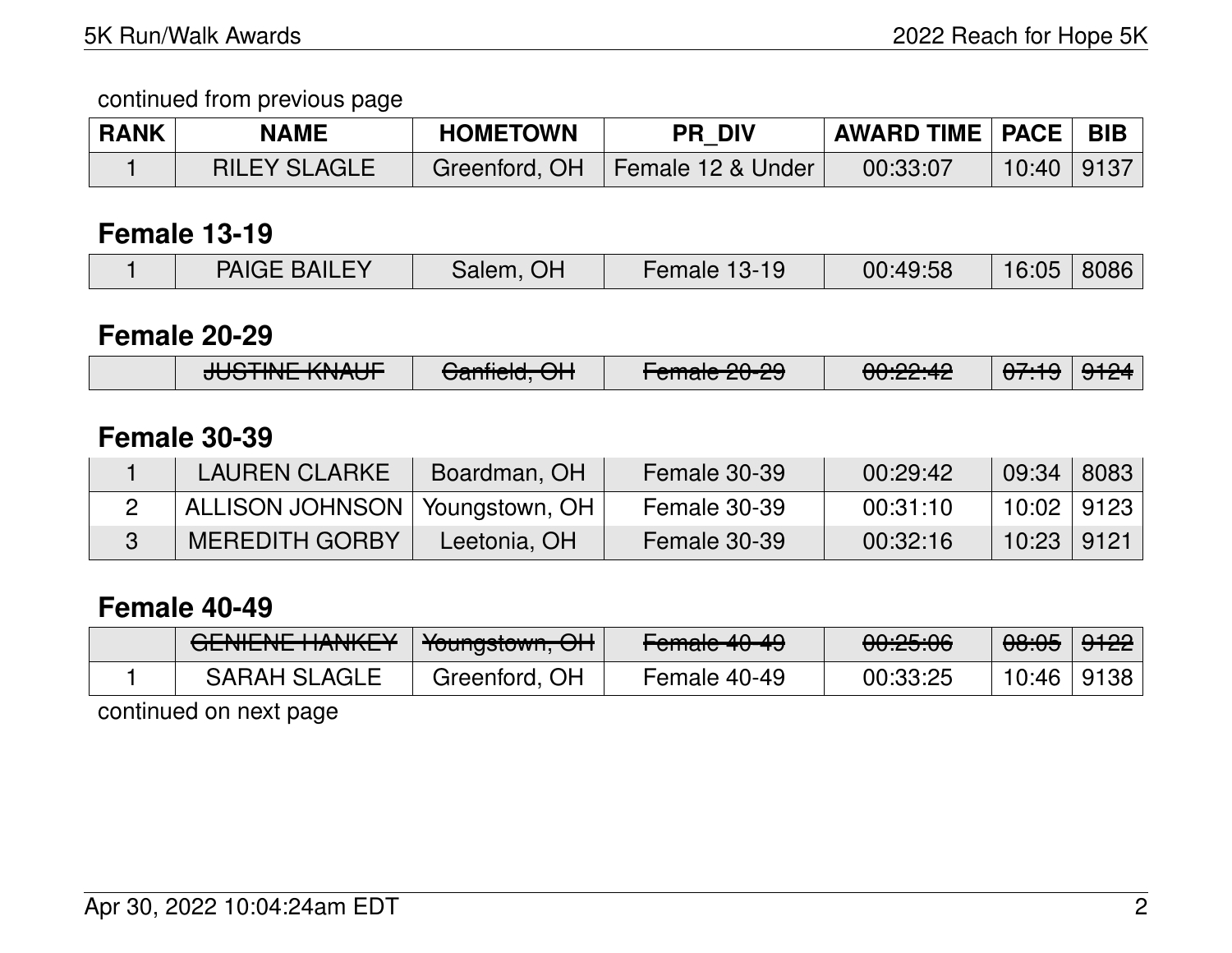### continued from previous page

| <b>RANK</b> | NAME                  | <b>HOMETOWN</b> | <b>PR DIV</b> | AWARD TIME   PACE |       | <b>BIB</b> |
|-------------|-----------------------|-----------------|---------------|-------------------|-------|------------|
|             | <b>RACHEL PELSNIK</b> | Leetonia, OH    | Female 40-49  | 00:41:43          | 13:26 | 9133       |
|             | <b>KRISTY SAMPSON</b> | Salem, OH       | Female 40-49  | 00:49:58          | 16:05 | 9135       |

# **Female 50-59**

| <b>PAMELA LESCSAK</b> | Youngstown, OH     | Female 50-59 | 00:31:24 | $10:07$   9128 |  |
|-----------------------|--------------------|--------------|----------|----------------|--|
| <b>JULIE PITTMAN</b>  | Columbiana, OH     | Female 50-59 | 00:34:51 | 11:13 9134     |  |
| ANITA MEREDITH        | East Liverpool, OH | Female 50-59 | 00:36:48 | 11:51   9129   |  |

## **Female 60-69**

| CHARLOTTE SERJAK      | New Castle, PA | Female 60-69 | 00:26:44 | <del>08:37</del> | 8085 |
|-----------------------|----------------|--------------|----------|------------------|------|
| NANCY VOITUS          | Columbiana, OH | Female 60-69 | 00:47:25 | 15:16   9144     |      |
| <b>SHERI LAMONCHA</b> | Columbiana, OH | Female 60-69 | 01:01:37 | 19:50            | 9127 |
| <b>CHERYL DRANE</b>   | Youngstown, OH | Female 60-69 | 01:01:42 | 19:52            | 9120 |

# **Female 70 & Up**

| LINDA KROHN            | Columbiana, OH   Female 70 & Up $\vert$ | 01:01:39 | $19:51$   9126 |  |
|------------------------|-----------------------------------------|----------|----------------|--|
| continued on next page |                                         |          |                |  |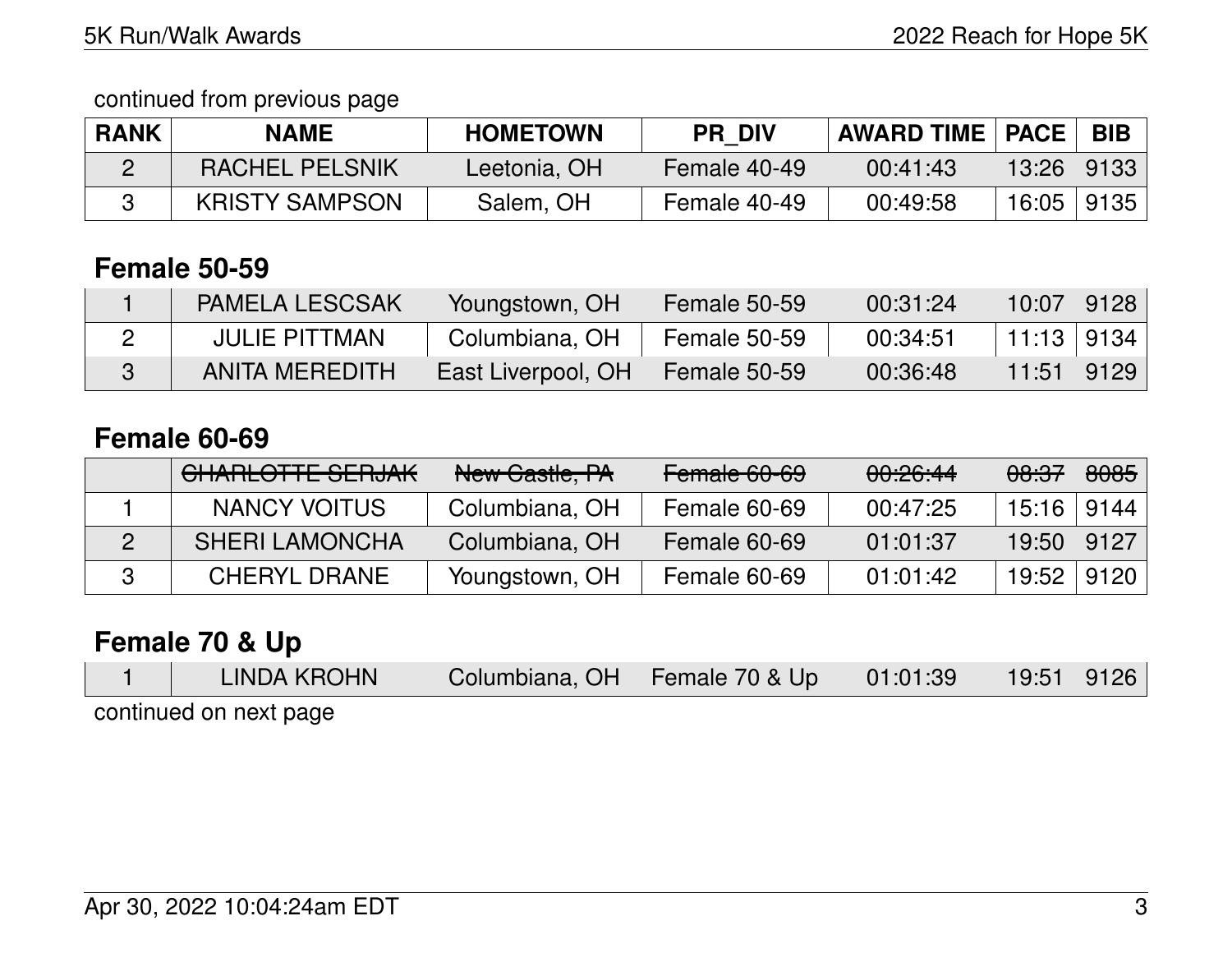continued from previous page

| <b>RANK</b> | <b>NAME</b> | <b>HOMETOWN</b> | DIV<br>ΡR | <b>AWARD</b> | <b>TIME   PACE  </b> | <b>BIE</b> |
|-------------|-------------|-----------------|-----------|--------------|----------------------|------------|
|-------------|-------------|-----------------|-----------|--------------|----------------------|------------|

# **Male**

| <b>MICHAEL STRANGE</b> | Youngstown, OH | Male 30-39 | 00:24:22 | $07:51$   9140 |  |
|------------------------|----------------|------------|----------|----------------|--|
| <b>KENT KNAUF</b>      | Canfield, OH   | Male 50-59 | 00:25:33 | $08:14$   9125 |  |
| <b>SCOTT SEELEY</b>    | Brookville, PA | Male 40-49 | 00:27:35 | 08:53   9136   |  |

### **Male 12 & Under**

|  | <b>BRAXDEN PELSNIK</b> | Leetonia, OH | Male 12 & Under | 00:41:40 | 13:25 9132 |  |
|--|------------------------|--------------|-----------------|----------|------------|--|
|--|------------------------|--------------|-----------------|----------|------------|--|

## **Male 30-39**

|  | MOLIATI CTDANOI<br><u>MIULIALL UTIMINUE</u> | $\frac{1}{2}$<br><del>Toungstown, OH</del> | $M2$ $\sim$ 00 00<br><del>Maic JU-JJ</del> | 0.01.01<br><del>UU.ZT.ZZ</del> | <del>ण .ज</del> | ਹਾਜਾਰ |
|--|---------------------------------------------|--------------------------------------------|--------------------------------------------|--------------------------------|-----------------|-------|
|--|---------------------------------------------|--------------------------------------------|--------------------------------------------|--------------------------------|-----------------|-------|

# **Male 40-49**

| COOTT OFFLEV<br><b>JUUTT JLLLLT</b> | $D_{\text{max}}$<br><del>DIVONVIIIC, TA</del> | $M0$ $40$ $40$<br><del>Maic 40-49</del> | 0.07.05<br><del>UU.Z7.JJ</del> | <del>08:53</del> | <del>9136</del> ∣ |
|-------------------------------------|-----------------------------------------------|-----------------------------------------|--------------------------------|------------------|-------------------|
| <b>JOHN OVERLY</b>                  | Berlin Center, OH                             | Male 40-49                              | 00:52:49                       | 17:00            | 9130              |